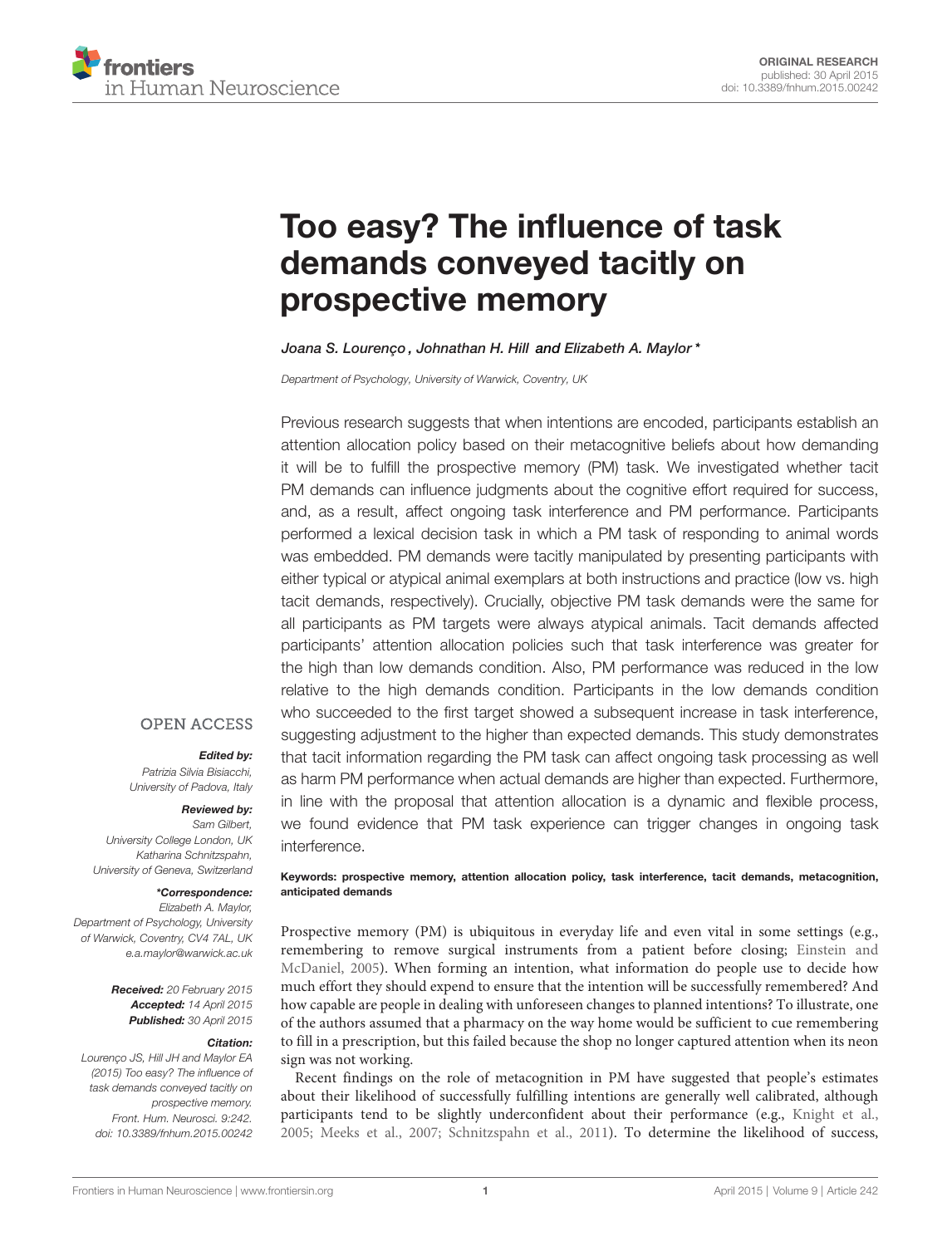participants rely on metacognitive beliefs about the cognitive demands of the entire task set (i.e., ongoing and PM activities) and their ability to perform the upcoming tasks [\(Marsh et al.,](#page-5-4) [2005;](#page-5-4) [Meeks et al.,](#page-5-2) [2007;](#page-5-2) [Einstein and McDaniel,](#page-5-5) [2008;](#page-5-5) [Rummel](#page-5-6) [et al.,](#page-5-6) [2013\)](#page-5-6). These evaluations can influence, for example, whether external reminders are used [\(Gilbert,](#page-5-7) [2015\)](#page-5-7). They can also affect the attention allocation policy established by participants at the outset of the task, which specifies the relative weighting of attention to the ongoing and PM tasks [\(Marsh](#page-5-8) [et al.,](#page-5-8) [2003,](#page-5-8) [2005;](#page-5-4) [Hicks et al.,](#page-5-9) [2005;](#page-5-9) see also [Smith,](#page-5-10) [2003;](#page-5-10) [Einstein et al.,](#page-5-11) [2005\)](#page-5-11). The key question in the present study was whether available information about potential target events has any bearing on how attentional resources are devoted to the PM task.

Studies have shown an increase in task interference (i.e., slowing to the ongoing task) when PM task difficulty is increased by changing objective task demands such as number of targets or specificity of intentions (e.g., [Hicks et al.,](#page-5-9) [2005;](#page-5-9) [Cohen](#page-5-12) [et al.,](#page-5-12) [2008;](#page-5-12) [Lourenço et al.,](#page-5-13) [2013\)](#page-5-13). Also, when PM tasks are nonfocal (i.e., ongoing task processing does not direct attention toward processing the relevant features of the target), individuals devote extra resources to remembering the intention (e.g., [Einstein et al.,](#page-5-11) [2005;](#page-5-11) [Scullin et al.,](#page-5-14) [2010\)](#page-5-14). Another approach has involved manipulating anticipated task demands through explicit instructions while leaving objective task demands intact. For instance, instructing participants that the PM task is more important than the ongoing task affects attention allocation as evidenced by an increase in both task interference and PM performance (e.g., [Kliegel et al.,](#page-5-15) [2004;](#page-5-15) [Einstein et al.,](#page-5-11) [2005\)](#page-5-11). Similarly, [Rummel and Meiser](#page-5-16) [\(2013;](#page-5-16) Experiment 2) showed that explicit information about the cognitive effort necessary for fulfilling a PM task influences attention-allocation strategies. Their manipulation of anticipated PM task demands by instructing participants that detection of the targets will be rather hard (vs. quite easy) significantly increased ongoing task costs.

Moreover, [Boywitt and Rummel](#page-5-17) [\(2012;](#page-5-17) Experiment 1) manipulated anticipated task demands by instructing participants that targets would be presented for only 10% of all participants (or 90% in another condition). Using a diffusion model analysis, the authors showed that participants who expected the probability of target presentation to be low were less cautious in their responding (i.e., their response thresholds in the ongoing task were lower as revealed by the diffusion model's response criterion parameter). Thus, participants'' strategic approach to performing the ongoing task depended on anticipated PM task demands.

We addressed the question of whether tacit PM task demands can also affect participants' effort and success in a nonfocal PM task. Rather than manipulating expected PM demands using explicit instructions—as in all prior work—we used a categorical (nonfocal) PM task and varied the particular target exemplars (typical vs. atypical) presented prior to the experimental trials. We predicted that when asked to give a PM response to animal words during an ongoing lexical decision task (LDT), participants instructed using typical exemplars of the target category (i.e., exemplars that are fluently processed and easily accessible in memory; [Koriat et al.,](#page-5-18) [2004\)](#page-5-18) would expect to successfully accomplish the PM task with low effort and thus display smaller ongoing task costs than those instructed using atypical exemplars. Critically, objective task demands were kept constant such that all PM targets presented during the ongoing task were atypical animals. Hence, we also predicted that participants presented with typical exemplars at encoding would perform worse on the PM task because successful PM performance in nonfocal tasks requires the engagement of attention-demanding processes (e.g., [Einstein](#page-5-11) [et al.,](#page-5-11) [2005\)](#page-5-11).

Furthermore, we investigated whether the attention allocation policy set at the beginning is flexible such that it can be adjusted on the basis of experience with the PM targets or whether it is relatively immutable. Specifically, we examined whether incongruence between expected and actual PM task demands can lead to local changes in participants' attention allocation policy. We predicted that participants given typical exemplars (low tacit PM demands) would adapt to the new demands and show increased task interference after realizing that targets could be atypical instances. This would provide evidence that individuals can use their experience with the PM task to adjust their strategies when expectations regarding the PM targets are biased.

## Method

## Design and Participants

The design was a  $3 \times 2$  mixed factorial, with tacit PM demands (high, low, none) as the between-subjects factor, and block (baseline, PM) as the within-subjects factor. Participants were 90 undergraduate students (39 female) aged  $18-23$  years ( $M = 20.8$ ,  $SD = 1.0$ ). Thirty participants were randomly assigned to each of the three conditions. Testing took place individually in sessions lasting approximately 25 min. Ethical approval was granted by the Warwick Psychology Department's Research Ethics Committee and all participants provided their informed consent.

## Materials and Procedure

Participants were first told about the LDT. Instructions stated that they had to decide as quickly and accurately as possible whether a string of letters was a word ("J" key press with right index finger) or not ("F" key press with left index finger). Following the opportunity to ask questions, participants performed 20 practice trials and then a baseline block (see **[Table 1](#page-2-0)**) consisting of 10 buffer trials and 100 lexical decision trials (50 words and 50 nonwords).

Next, participants were told that they would perform a second block of the LDT, and additionally given the PM instructions. Those in the high and low tacit PM demands conditions were given the same PM task of responding to animal words, but were presented with different animal exemplars at both instructions and practice. These were atypical exemplars (walrus and raccoon) or typical exemplars (dog and mouse) in the high vs. low tacit PM demands conditions, respectively. Specifically, participants were instructed that if they ever saw an animal word (e.g., WALRUS or DOG, included in brackets according to condition) they should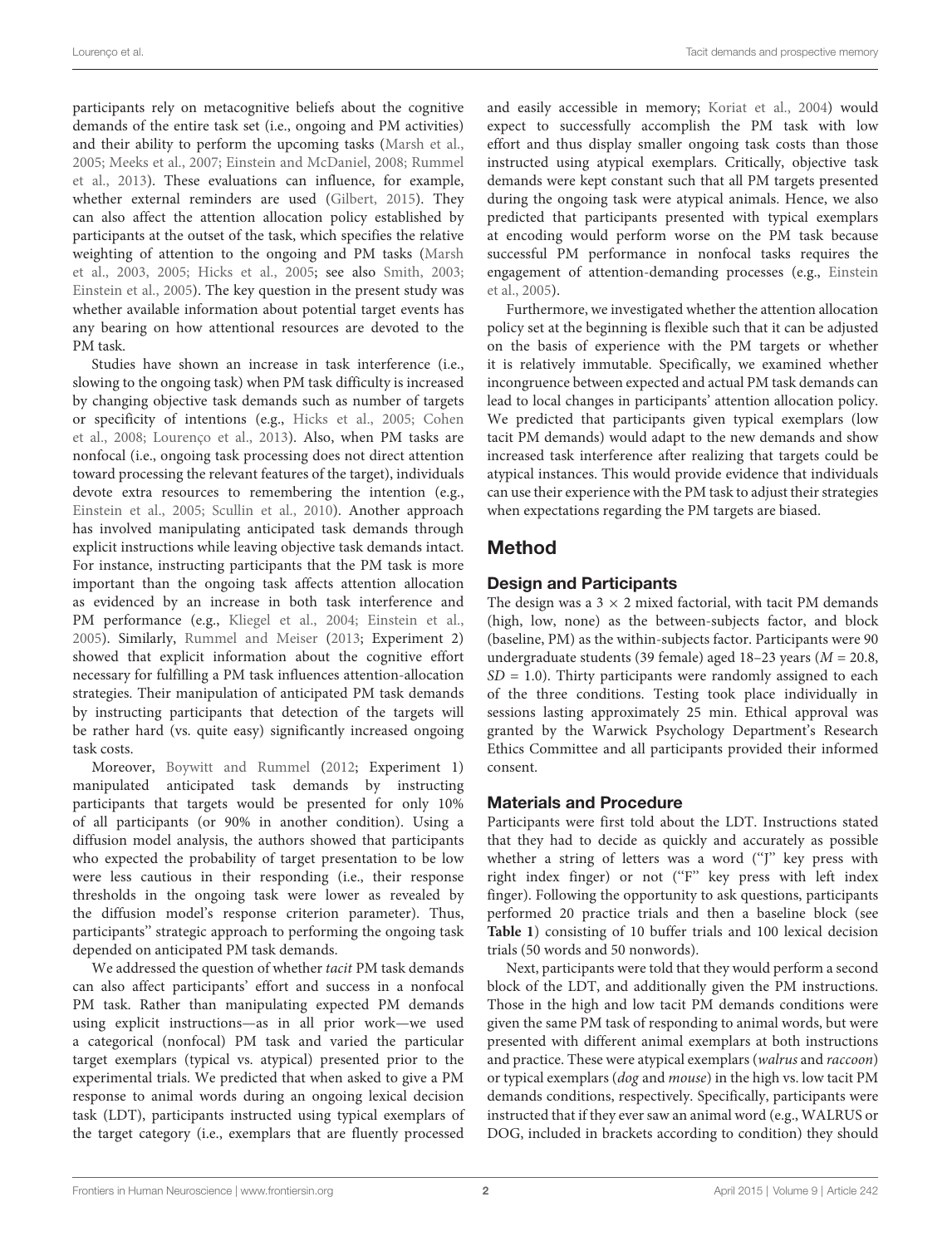|                        | <b>Tacit PM Demands</b>                                                                           |                     |             |
|------------------------|---------------------------------------------------------------------------------------------------|---------------------|-------------|
|                        | High                                                                                              | Low                 | <b>None</b> |
| Baseline Block         | Lexical Decision Task (LDT)                                                                       |                     |             |
| <b>PM</b> Instructions | Press "Y" to animal                                                                               | Press "Y" to animal |             |
|                        | words (e.g., WALRUS)                                                                              | words (e.g., DOG)   |             |
|                        | Atypical                                                                                          | Typical             |             |
| Practice (1 target)    | $LDT + PM$ task                                                                                   | $LDT + PM$ task     | LDT         |
|                        | $\ldots \ldots$ raccoon                                                                           | $\ldots$ mouse      |             |
|                        | Atypical                                                                                          | Typical             |             |
| Delay                  | Processing Speed Test + Questionnaire                                                             |                     |             |
| PM Block (4 targets)   | $LDT + PM$ task                                                                                   |                     | LDT         |
|                        | $\dots\dots$ .puffin $\dots\dots$ .gazelle $\dots\dots$ .boar $\dots\dots$ .hyena. $\dots\dots$ . |                     |             |
|                        | Atypical                                                                                          |                     |             |
|                        |                                                                                                   |                     |             |

<span id="page-2-0"></span>TABLE 1 | Illustration of the main design and procedure for participants with high, low and none tacit prospective memory demands, with typicality of animals indicated in italics.

press the ''Y'' key after they made their lexical decision or as soon thereafter as they could. Participants explained the instructions to the experimenter (to confirm their understanding) before completing 20 practice trials, which included the presentation of an animal word (raccoon or mouse, according to condition) on Trial 15. To create a delay between PM task instructions and the start of the PM block, participants completed a 2 min test of processing speed and a demographic questionnaire. Those in the "none" PM demands condition went through the same procedure except that they did not receive the PM task instructions. The PM block comprised 10 buffer trials and 260 lexical decision trials, of which 256 were filler trials (128 words and 128 nonwords) and 4 were PM trials. PM targets (all atypical animals) were presented on Trials 101, 152, 203 and 254 (puffin, gazelle, boar, and hyena,<sup>[1](#page-2-1)</sup> respectively, for all participants).

Each trial consisted of a fixation cross presented for 250 ms, followed by the letter string in lowercase (30-pt font) until classified as a word/nonword, and finally a waiting message until the spacebar was pressed. Filler words in the LDT, matched with the PM targets on mean length, syllables, and frequency, were 4–7 letters, 1–3 syllables, and HAL frequency 5.5–7.5 according to [Balota et al.](#page-5-19) [\(2007;](#page-5-19) nonwords with 4–7 letters were selected from the same source). At the end of the PM block, participants completed a questionnaire to test their recall of the intended action. Recall was perfect for all participants.

## **Results**

#### Data Screening

Two participants in the high tacit PM demands condition who were more than 2.5 SDs from their group's mean

response time (RT) in the ongoing task were excluded. As is commonly observed in LDTs, performance was highly accurate with 93% of words identified correctly and no significant differences across conditions. Based on previous PM research (e.g., [Knight et al.,](#page-5-20) [2011\)](#page-5-20), word RTs were trimmed to include only correct responses to words that were less than 2.5 SDs away from each participant's mean. Trimming was done separately for the baseline and PM blocks (PM targets and the trial immediately following each of the targets were excluded) and resulted in the elimination of 2.6% of correct RTs.

#### Ongoing Task Performance

Our main question was whether tacit information about the PM targets at instructions/practice can influence expectations about PM task demands as reflected by task interference. Mean RTs on filler word trials were included in a  $3 \times 2$ mixed ANOVA with tacit PM demands (high, low, none) as the between-subjects factor and block (baseline, PM) as the within-subjects factor (see **[Figure 1](#page-3-0)** for means). Neither main effect was significant ( $ps > 0.2$ ) but the interaction was significant,  $F_{(2,85)} = 17.48$ ,  $MSE = 3,731.21$ ,  $p < 0.001$ ,  $\eta_p^2$  = 0.29. We therefore conducted two further mixed 2  $\times$ 2 (tacit PM demands  $\times$  block) ANOVAs for high vs. low PM demands conditions, and low vs. none PM demands conditions, both yielding significant interactions ( $p = 0.006$  and 0.003, respectively). We also divided the PM block into four subsets (i.e., correct word trials preceding each PM target; see **[Figure 2](#page-3-1)**) and examined ongoing task cost for the first subset, namely, trials occurring before the first target presentation. The pattern of results was similar to that from the overall task interference analysis, with a significant interaction for the 3  $\times$  2 ANOVA ( $p < 0.001$ ), a significant interaction for the high vs. low demands ANOVA ( $p < 0.002$ ), but this time only a marginally significant interaction for the low vs. none demands ANOVA ( $p = 0.074$ ). Therefore, in line with our predictions, ongoing task cost was influenced by our manipulation of tacit PM task demands such that task interference in the low tacit demands condition was

<span id="page-2-1"></span><sup>&</sup>lt;sup>1</sup>Before being debriefed, participants in the PM groups were asked to fill in typicality ratings on a scale from 1 (very typical animal) to 5 (very atypical animal). As expected, dog and mouse ( $M = 1.5$ ,  $SD = 0.4$ ) were rated as more typical than walrus and raccoon ( $M = 3.9$ ,  $SD = 0.6$ ) and puffin, gazelle, boar, and hyena ( $M = 3.2$ ,  $SD = 0.4$ ), and the two PM groups did not differ in their ratings.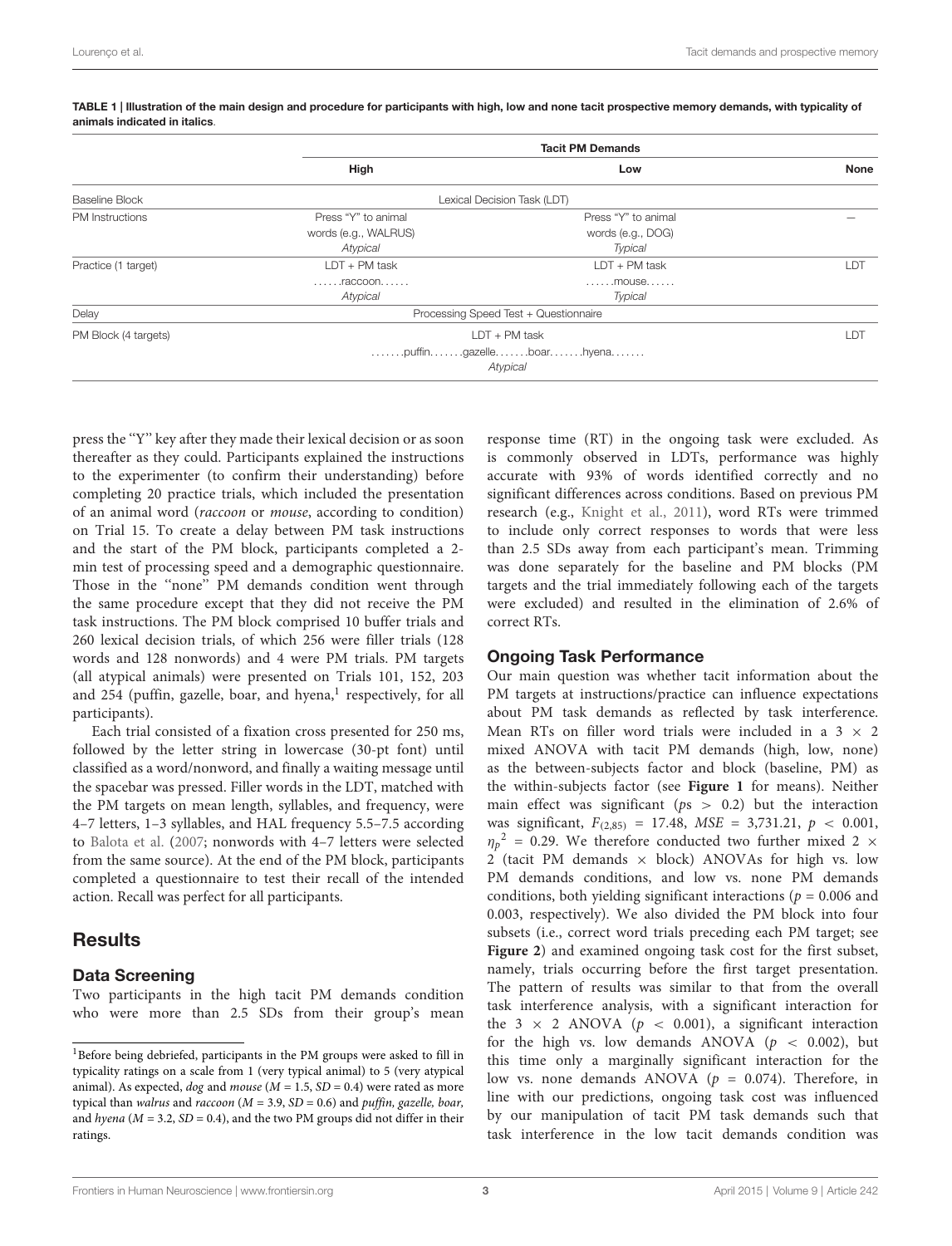

<span id="page-3-0"></span>

<span id="page-3-1"></span>significantly lower than in the high demands condition and this was evident overall and before the first PM target occurrence.

While actual PM task demands did not differ between conditions, targets were consistent with expectations in the high but not in the low demands condition. Thus an important question is whether participants in the low demands condition adjusted their allocation of attention when PM task demands turned out higher than expected. To examine if task interference changed from the first to the fourth PM block subset, we included filler word RTs in a  $3 \times 4$  mixed ANOVA with tacit PM demands (high, low, none) as the between-subjects factor and PM block subset (1–4) as the within-subjects factor (see **[Figure 2](#page-3-1)**). There was a significant effect of tacit PM demands,  $F_{(2,85)} = 7.89$ ,  $MSE = 71,628.20, p < 0.001, \eta_p^2 = 0.157$ , but no effect of PM block subset,  $F_{(3,255)} = 1.90$ ,  $p = 0.13$ , and no interaction,  $F_{(6,255)} = 1.72$ ,  $p = 0.117$ . Thus, RTs remained relatively stable throughout the PM block in all conditions, suggesting that participants in the low tacit demands condition allocated fewer resources to the PM task and also failed to adapt to the higher than expected attentional demands posed by the task (although it can be seen from **[Figure 2](#page-3-1)** that the trend toward an interaction reflects the resemblance of the low PM demands condition to the none PM demands condition in the first PM block subset but to the high PM demands condition by the fourth PM block subset).

However, of particular interest here is examination of task interference according to success to the first target presentation in the low tacit demands condition. Did participants who successfully detected the first target ( $n = 12$ ) show subsequently increased task interference in comparison to those who failed  $(n = 18)$ ? We included RTs in the low tacit demands condition in a  $2 \times 2$  mixed ANOVA with first target (success, failure) as the between-subjects factor and PM block subset (1 vs. 2) as the within-subjects factor. Results revealed a significant interaction,  $F_{(1,28)} = 8.60$ ,  $MSE = 64,211.91$ ,  $p = 0.007$ ,  $\eta_p^2 = 0.24$ , such that there was slowing from trials preceding to those succeeding the first target when target detection was a success ( $Ms = 711$  and 765 ms,  $SDs = 93$  and 121, respectively;  $t_{(11)} = -2.84$ ,  $p = 0.016$ ), but not when it was a failure ( $Ms = 722$  and 701 ms,  $SDs = 120$ and 11[2](#page-3-2), respectively;  $t_{(17)} = 1.25$ ,  $p = 0.230$ .<sup>2</sup>

#### PM Task Performance

Having shown that manipulation of tacit PM demands affected attention allocation policies, we next consider whether it also affected PM task performance. PM responses were scored as correct if participants pressed the ''Y'' key during the target trial or within the next trial (see **[Figure 3](#page-4-0)** for means). A 2  $\times$  4 mixed ANOVA with tacit PM demands (high, low) and PM target (1–4) as between- and within-subjects factors revealed an effect of tacit PM demands,  $F_{(1,56)} = 8.34$ ,  $MSE = 0.44$ ,  $p = 0.006$ ,  $\eta_p^2 = 0.13$ , such that PM performance was significantly better with high than with low tacit demands (0.64 vs. 0.39) with no other significant effects (both  $ps > 0.3$ ).

## **Discussion**

Our data show that tacit PM task demands can affect participants' effort and success in a PM task. Specifically, those given typical exemplars at encoding (low tacit demands condition) showed less task interference and worse PM performance than those given atypical ones, demonstrating that indirectly conveyed information about PM task difficulty (i.e., examples of targets at encoding) affects expectations about PM demands and thereby the amount of attention allocated to the intention. Crucially, our results also demonstrate that, although biased expectations

<span id="page-3-2"></span><sup>&</sup>lt;sup>2</sup>Some readers might be concerned that this pattern could also be explained by monitoring being reinstated following detection of the first target (cf. [Scullin et al.,](#page-5-14) [2010,](#page-5-14) [2013\)](#page-5-21). We therefore repeated this analysis while also including tacit PM demands (high, low) as a between-subjects factor. Although there was a reduced number of participants (six) missing the first target in the high demands condition, the three-way interaction was marginally significant,  $F_{(1,54)} = 2.83$ ,  $MSE = 3,108.34$ ,  $p = 0.098$ ,  $\eta_p^2 = 0.05$ . In the high tacit demands condition (contrary to the low) there was no greater slowing from trials preceding to those succeeding the first target when target detection was successful (791 to 799 ms) relative to when it was unsuccessful (847 to 859 ms). These data are consistent with our interpretation of the results as reflecting an adjustment of the attention allocation policy following realization that targets could be atypical exemplars.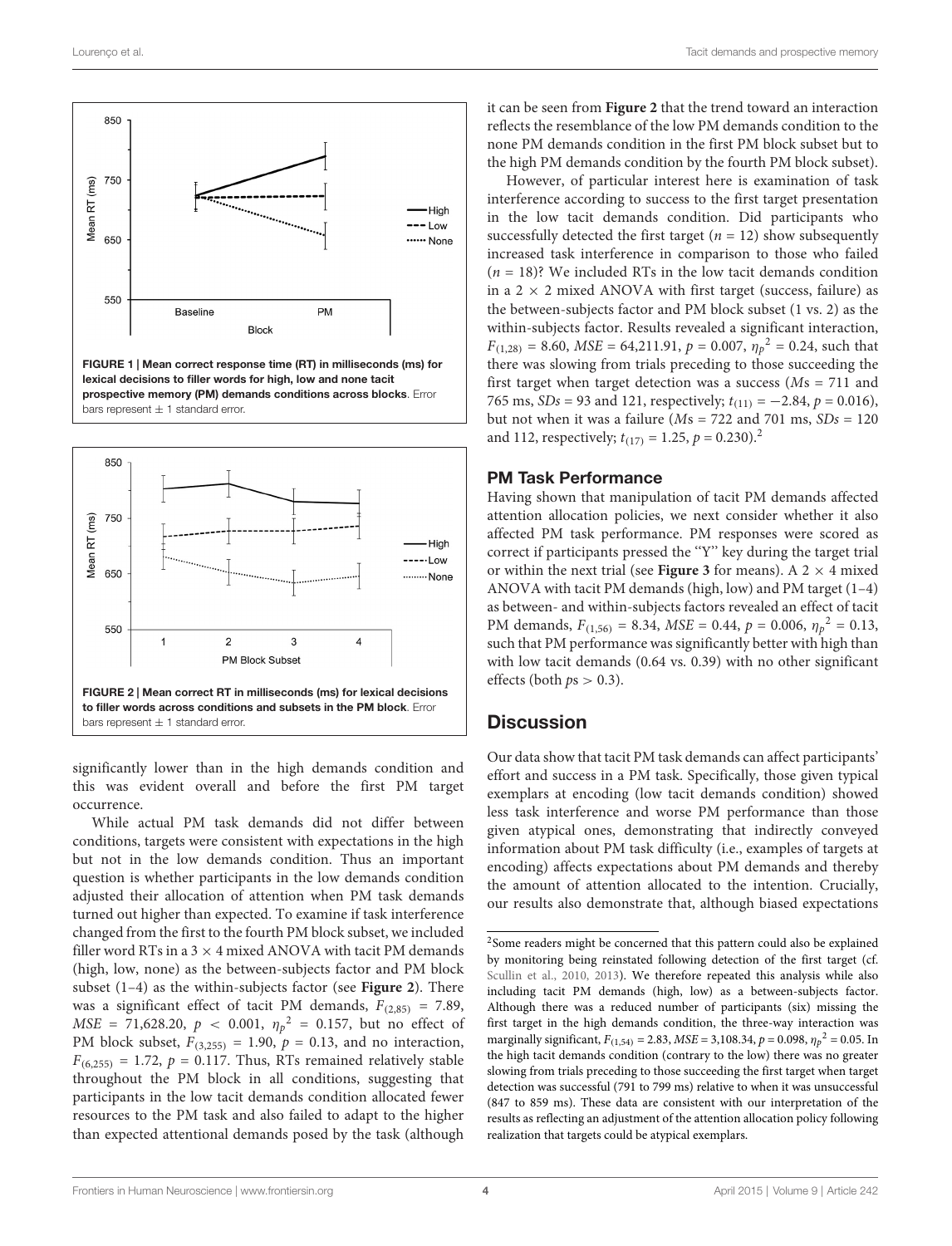

<span id="page-4-0"></span>can harm PM performance when actual demands turn out higher than expected, participants can adapt following target experience. In other words, the present results show that individuals can adjust attention-allocation strategies following successful detection of a target that is incongruent with their (biased) metacognitive expectations.

The present study provides novel evidence that detecting PM targets that are inconsistent with tacit demands can elicit local changes in attention allocation. Specifically, participants in the low tacit demands condition who detected the first PM target (hence realizing that targets could be atypical exemplars) showed an increase in ongoing task RTs following this first target and also went on to perform similarly to those in the high tacit demands condition (0.67 vs. 0.64 success to Target 2). This extends previous research showing that individuals can adjust the amount of attention devoted to the intention when monitoring goes unreinforced due to the lack of PM target occurrences (e.g., [Loft et al.,](#page-5-22) [2008;](#page-5-22) [Scullin et al.,](#page-5-14) [2010;](#page-5-14) cf. [Boywitt](#page-5-17) [and Rummel,](#page-5-17) [2012\)](#page-5-17), and also that trial-by-trial changes in the allocation of attention can occur. For example, task interference can change flexibly as a result of changes in the effort toward an ongoing task [\(Marsh et al.,](#page-5-4) [2005\)](#page-5-4) or an item's relevance for the PM task (e.g., [Marsh et al.,](#page-5-23) [2006;](#page-5-23) [Lourenço and Maylor,](#page-5-24) [2014\)](#page-5-24). The present results provide support for the proposal that attention allocation is flexible [\(Scullin et al.,](#page-5-21) [2013\)](#page-5-21), such that experience with the ongoing and the PM task can also change the policy over time [\(Hicks et al.,](#page-5-9) [2005;](#page-5-9) [Marsh et al.,](#page-5-4) [2005\)](#page-5-4). Interestingly, [Kuhlmann and Rummel](#page-5-25) [\(2014\)](#page-5-25) recently showed that individuals can also flexibly update their attentionallocation policy after initial intention encoding as a result of learning during the ongoing task which trials are PM-relevant. Thus, these authors showed that participants who knew that PM cues would only occur in a sub-set of trials were able to learn which trials were PM-relevant as demonstrated by a reduction in ongoing cost for PM-irrelevant trials (see also [Lourenço et al.,](#page-5-13) [2013\)](#page-5-13).

In addition, we presented participants with an atypical/typical category exemplar at both instructions and practice. Previous research suggests that learners' metacognitive beliefs about how item characteristics affect memorability are sensitive to task experience (e.g., [Tullis and Benjamin,](#page-5-26) [2012\)](#page-5-26). By analogy,

we assume that intention retrieval during practice may have strengthened participants' beliefs about the difficulty/ease of successfully fulfilling the intention. Particularly in laboratory settings this might provide participants with additional information on which to base their expectations about PM demands since they lack prior experience with the PM task (cf. [Rummel and Meiser,](#page-5-16) [2013\)](#page-5-16). Future research could examine whether target exemplars presented at instructions (i.e., at the time of intention formation) guide attention allocation or whether metacognitive beliefs about the difficulty of completing the PM task are also determined by direct task experience during practice. Although the present study does not isolate the locus of the effect more precisely, it does demonstrate that information about particular target exemplars influences metacognitive expectations and thereby the amount of attention devoted to a categorical intention and task interference.

We argued that worse PM performance in the low relative to the high tacit demands condition was due to differences in attention allocation policies. Alternatively, it could be claimed that worse PM performance in the low demands condition (typical exemplars at encoding) was due to the mismatch between encoding and retrieval contexts [\(Tulving and Thomson,](#page-5-27) [1973\)](#page-5-27). Participants might have generated animal exemplars at encoding [\(Ellis and Milne,](#page-5-28) [1996\)](#page-5-28) and, because all PM targets were atypical animals, doing so would facilitate recognition of targets for individuals in the high demands condition only. Even if we assume that participants spontaneously generated category exemplars at encoding, and that in the high demands condition these were the same items later presented, the context matching account is inconsistent with our observation that tacit demands affected task interference prior to any target occurrence. If participants disregarded the information about the target exemplars when allocating attention to the PM task, there should have been no difference in the representation of the intention in memory and, accordingly, no cost differences between low and high tacit demands conditions. Therefore, the most parsimonious explanation of the results is that reduced PM performance for the low demands condition was primarily due to participants allocating insufficient resources to meet actual task demands.

Finally, note that by tacit demands we mean that we did not, at any point, directly instruct participants with respect to the demands of the PM task. Instead, demands were conveyed indirectly by providing participants with particular exemplars of PM targets before ongoing task performance. We are not claiming that the effect of target exemplars on attention allocation occurred without individuals' conscious apprehension, although we acknowledge that this is a possibility. As proposed by [Hicks et al.](#page-5-9) [\(2005,](#page-5-9) p. 442) ''[t]he setting of an initial attentional allocation policy need not be conscious, but may represent a metacognitive strategy about how to approach the entire task set, and therefore, not necessarily be accessible to conscious awareness''.

In conclusion, three key aspects of the present study distinguish it from previous research. First, we manipulated tacit demands about the PM task. Second, objective PM task demands were the same for all participants. Third, for some